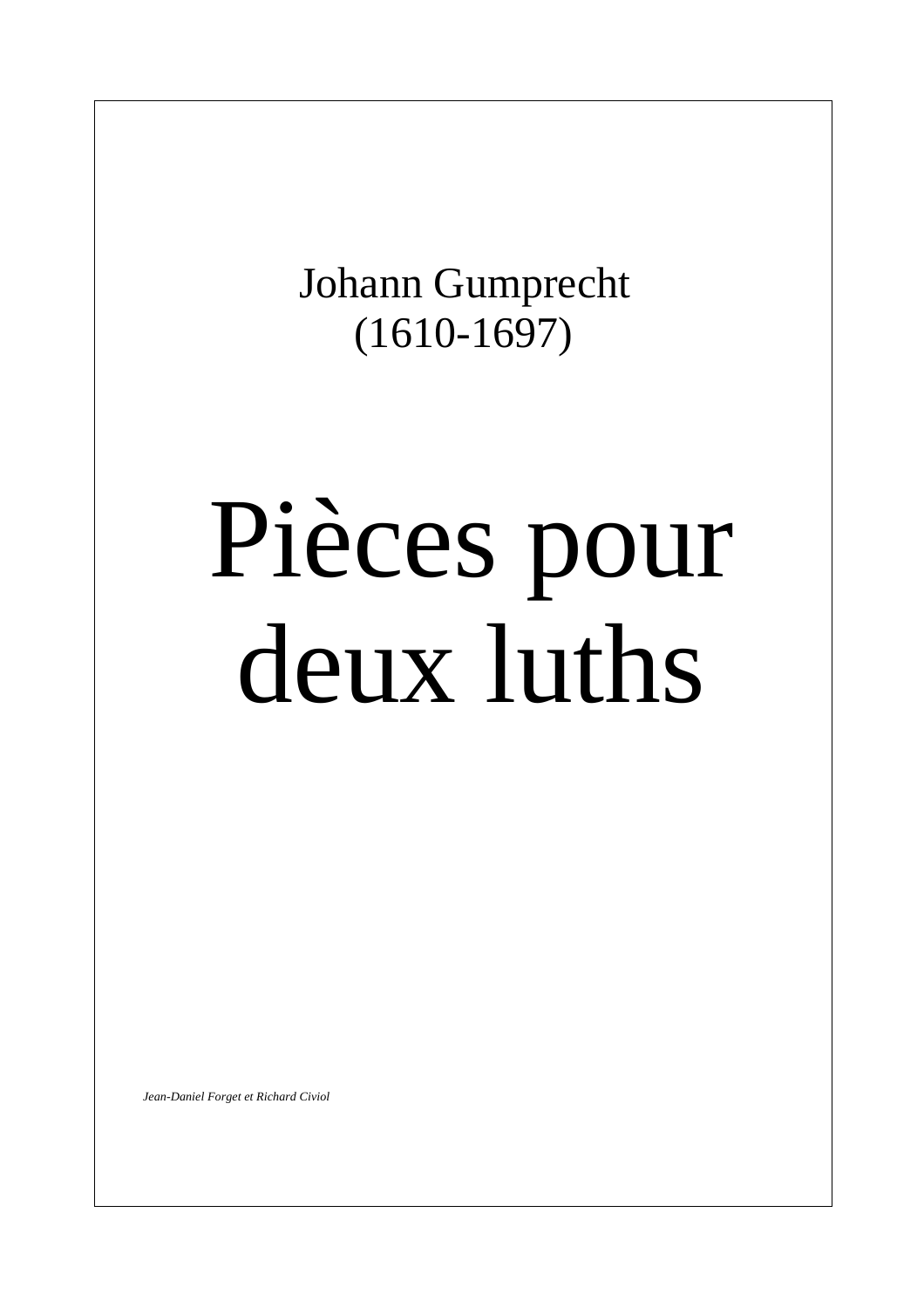## Les pièces en duo

1 -

- 2 (1) Gavotte
- 3 (2) Sarabande
- 4 (3) Allemande
- 5 (4) Courante
- 6 (5) Sarabande
- 7 (6) Sarabande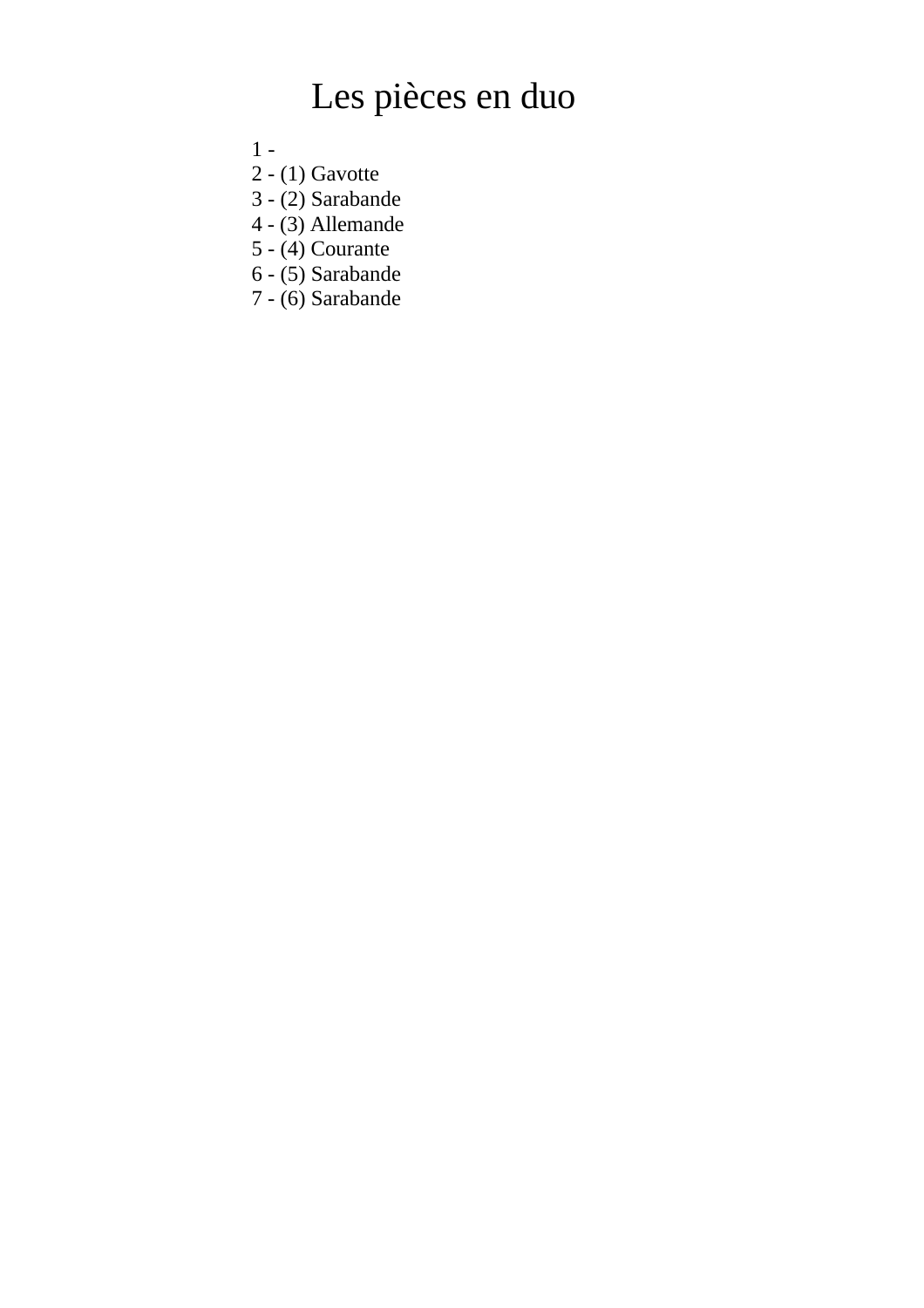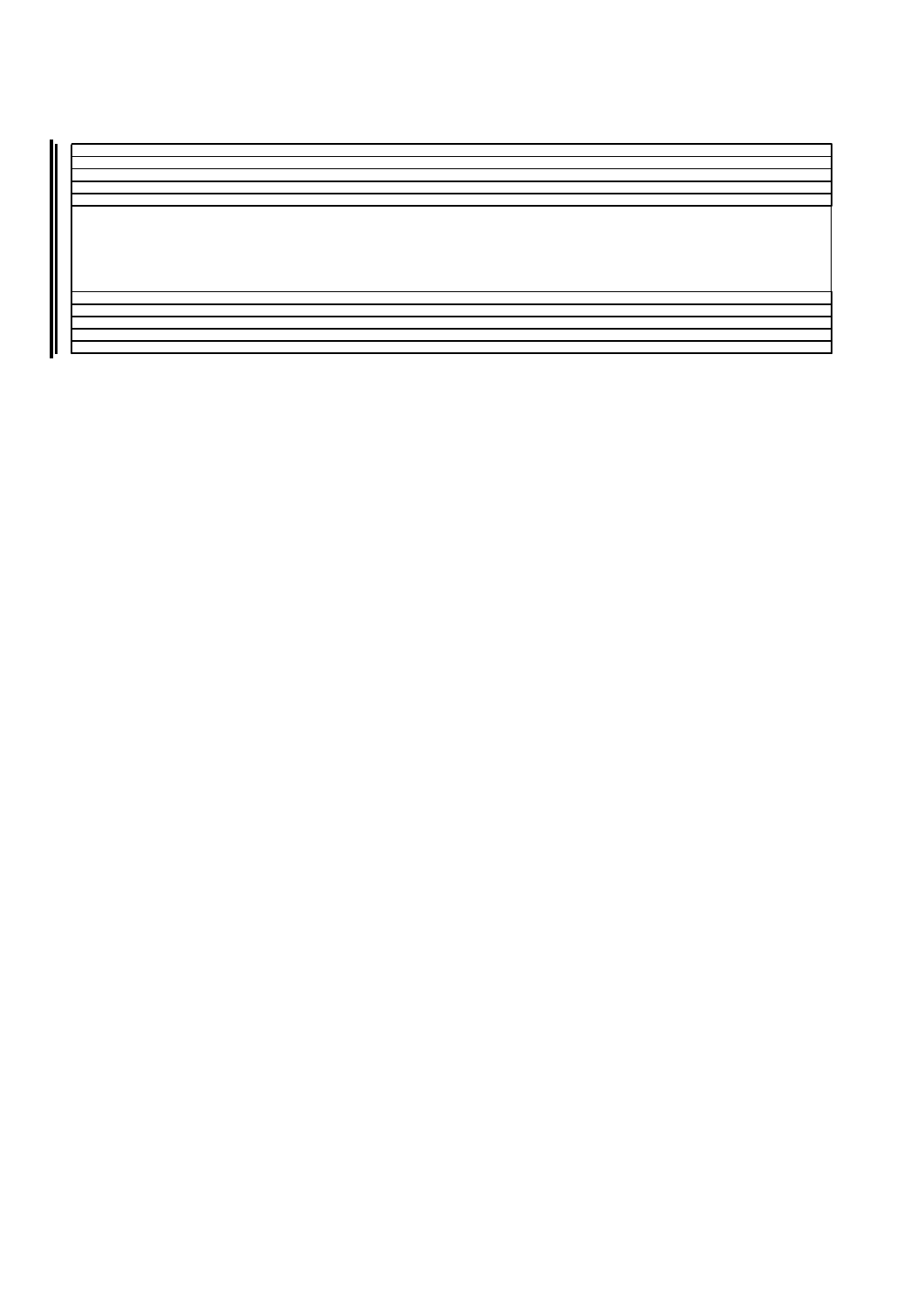$(1)$  Gavotte Cracovie 40637, feuillets 4-5<br>Si bémol majeur Si bémol majeur





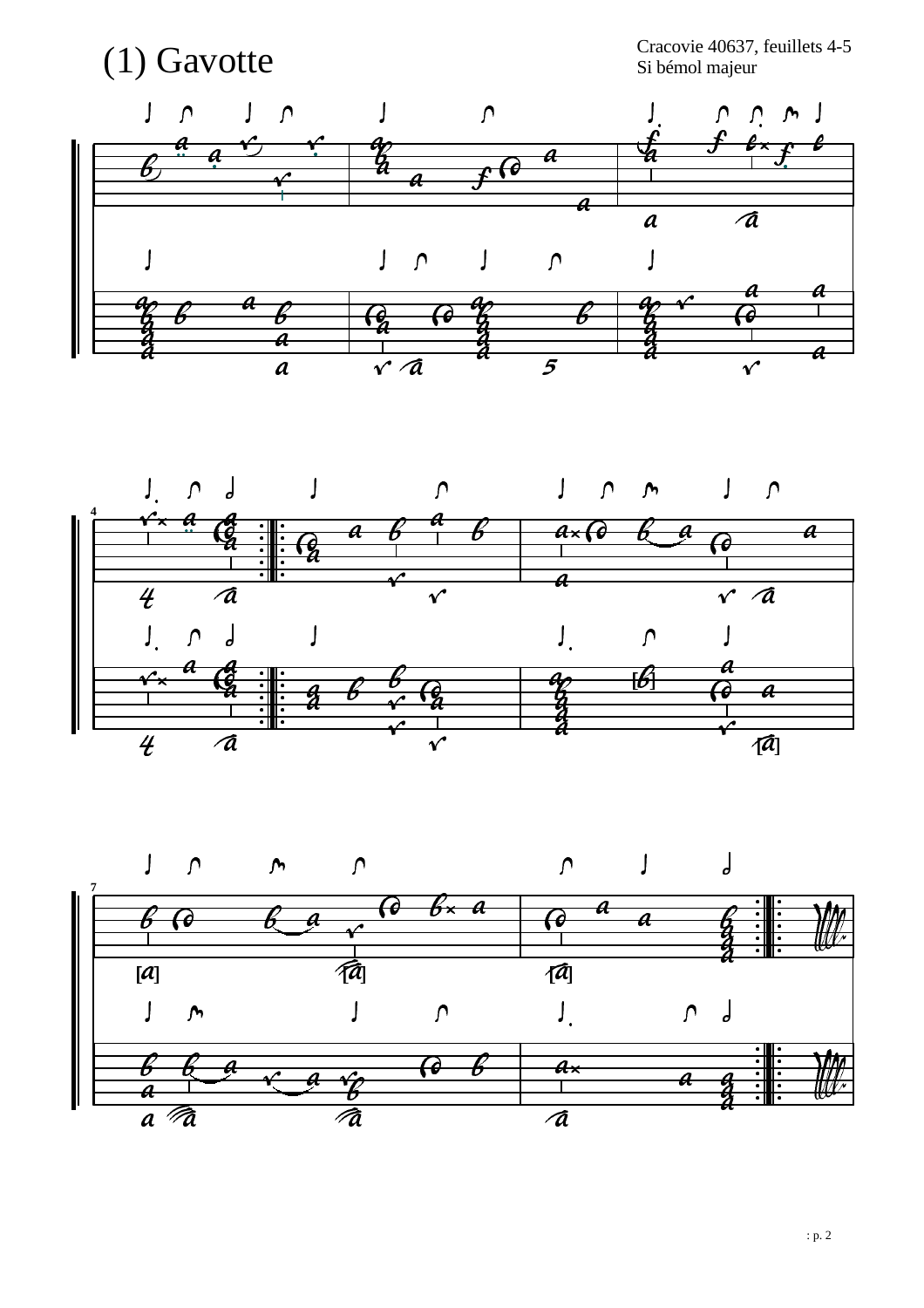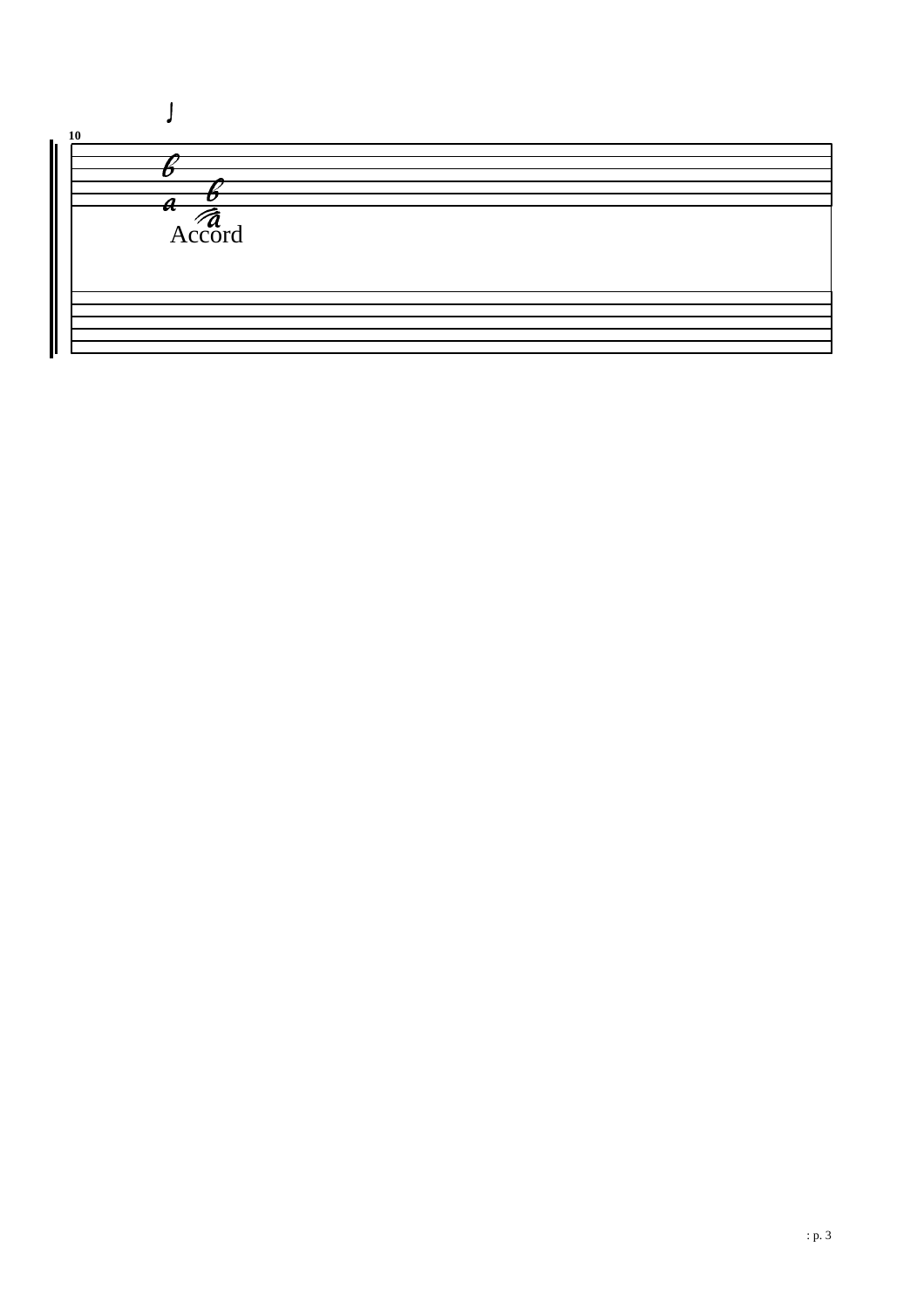## (2) Sarabande Cracovie 40637. Feuillets 6-7<br>Si bémol majeur Si bémol majeur





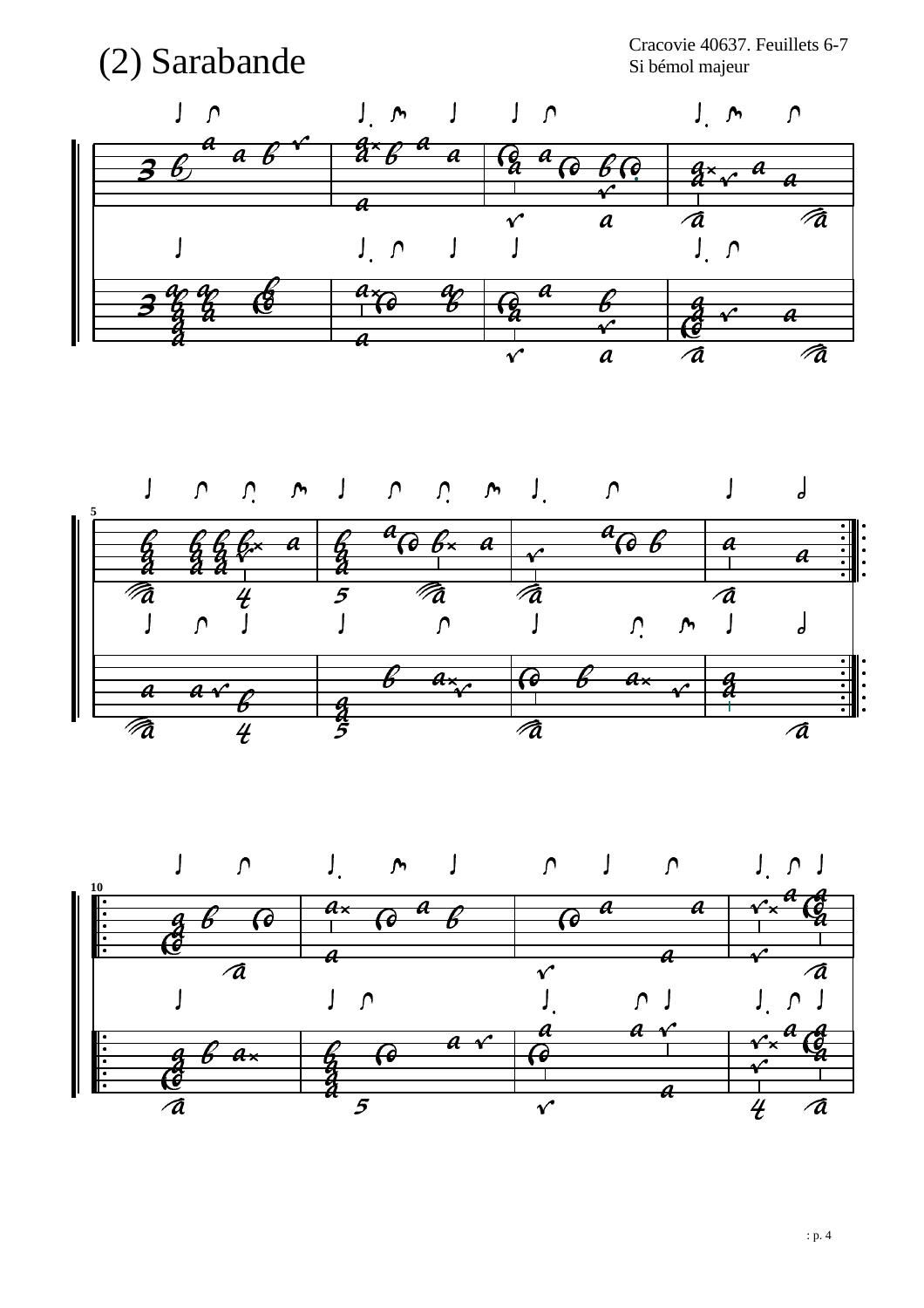

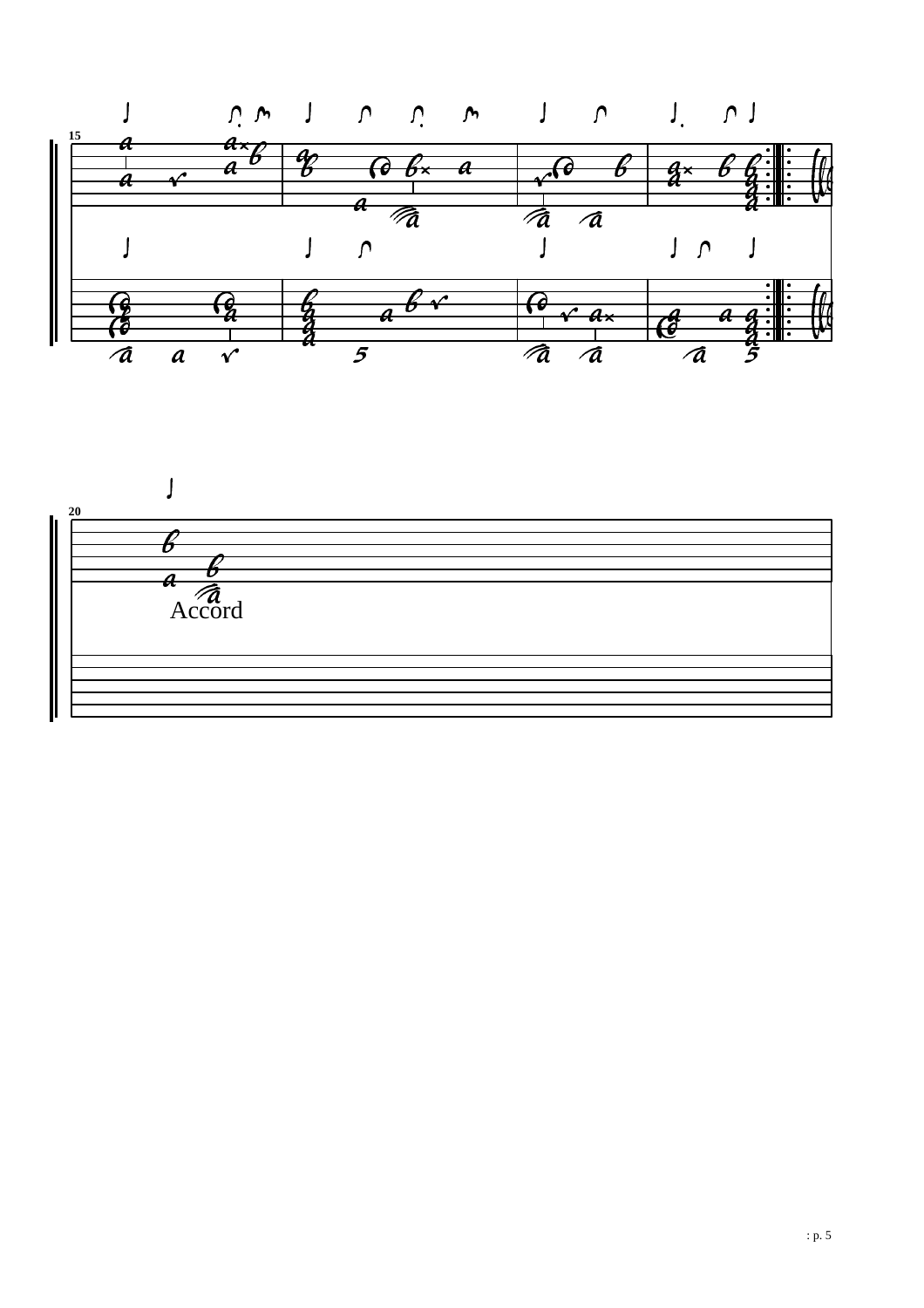



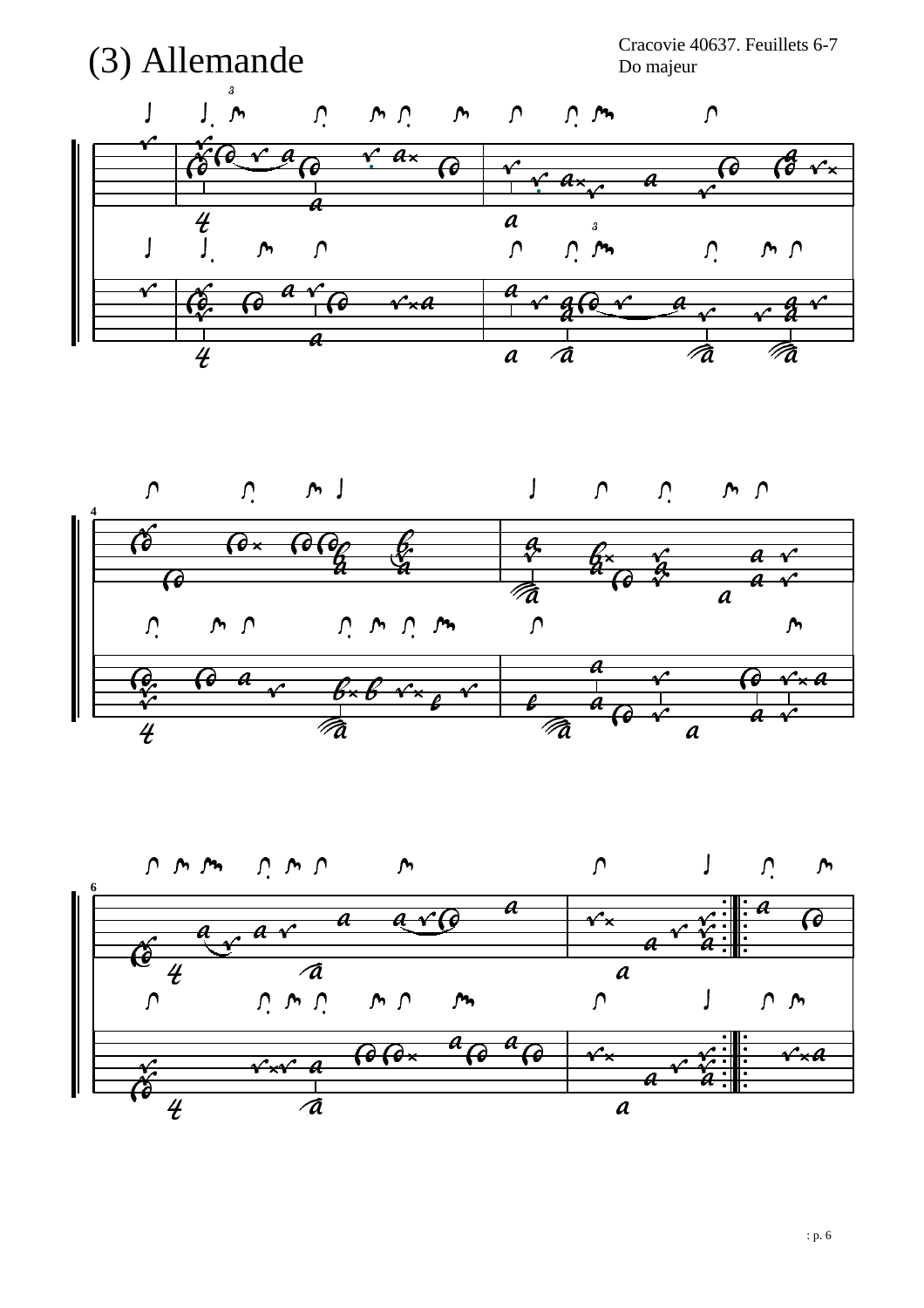



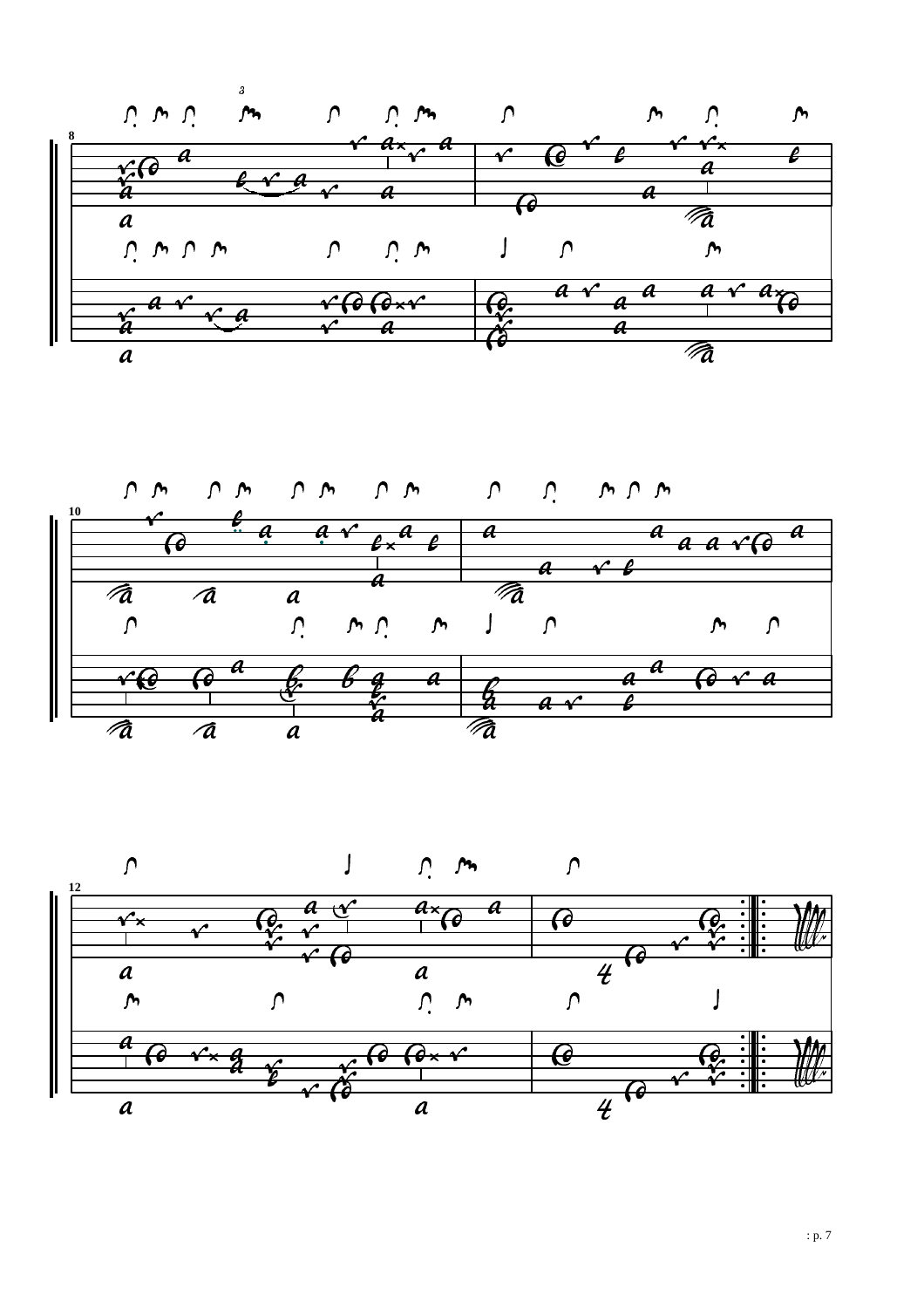(4) Courante Cracovie 40637. Feuillets 8-9<br>Do majeur Do majeur





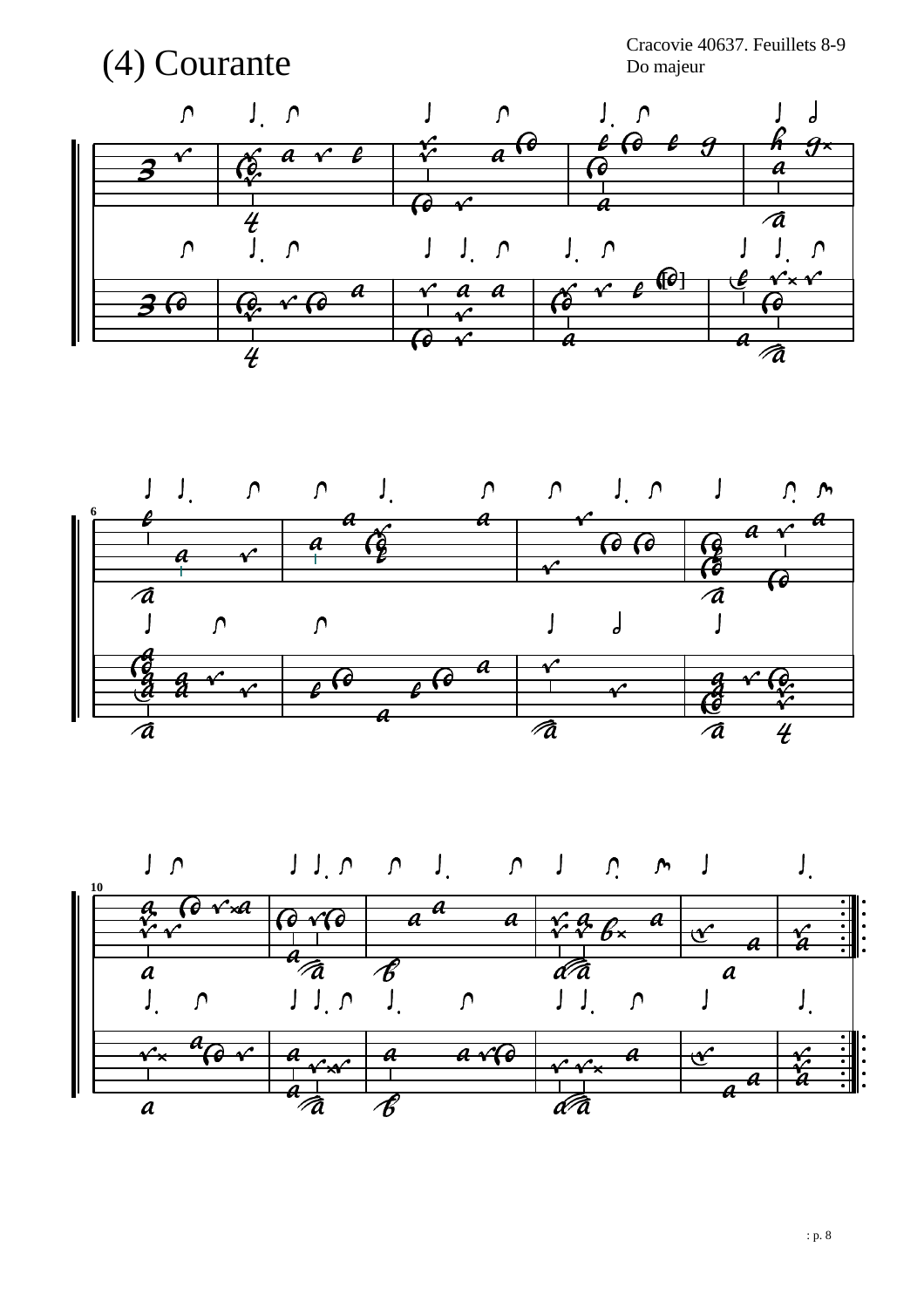



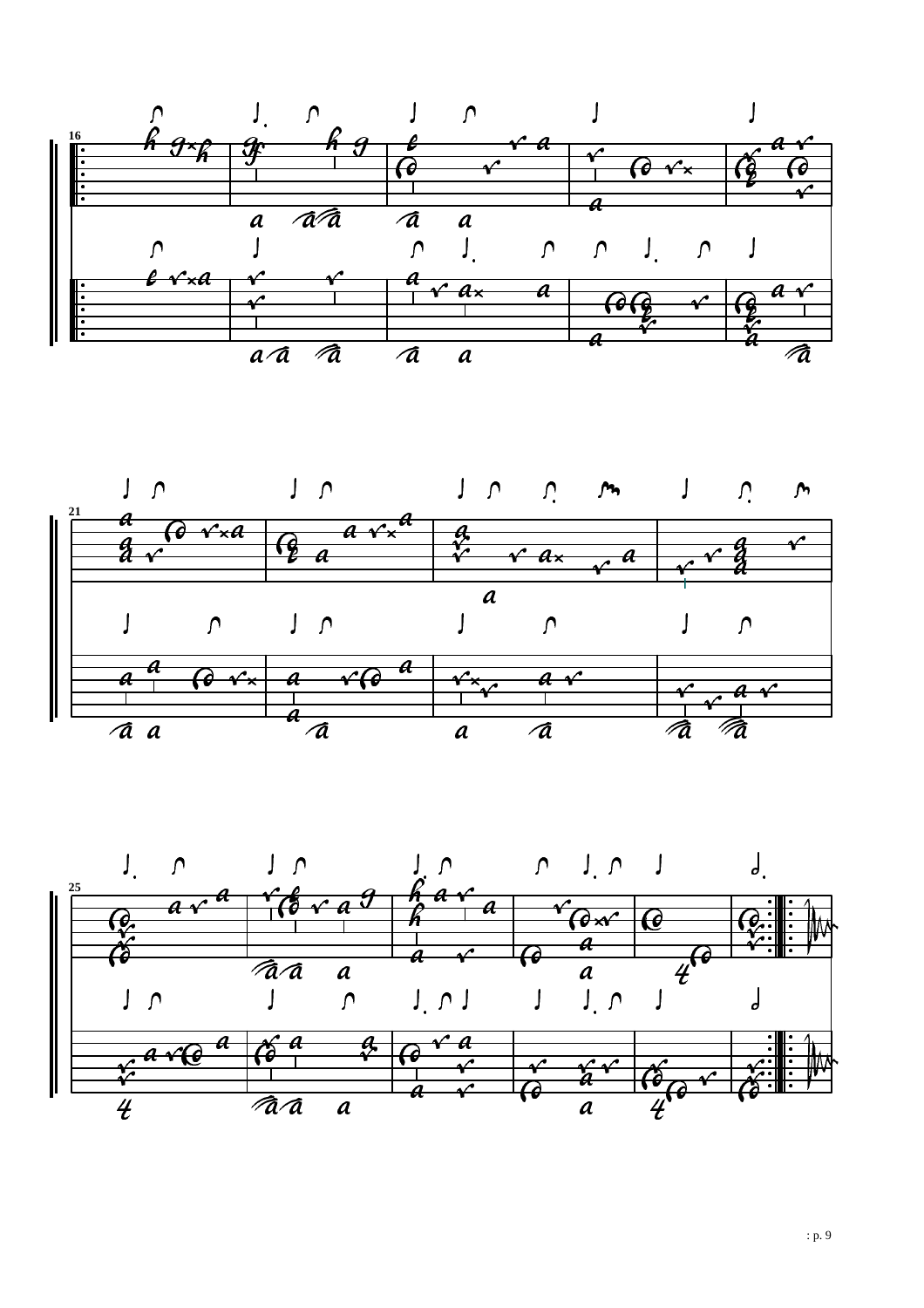



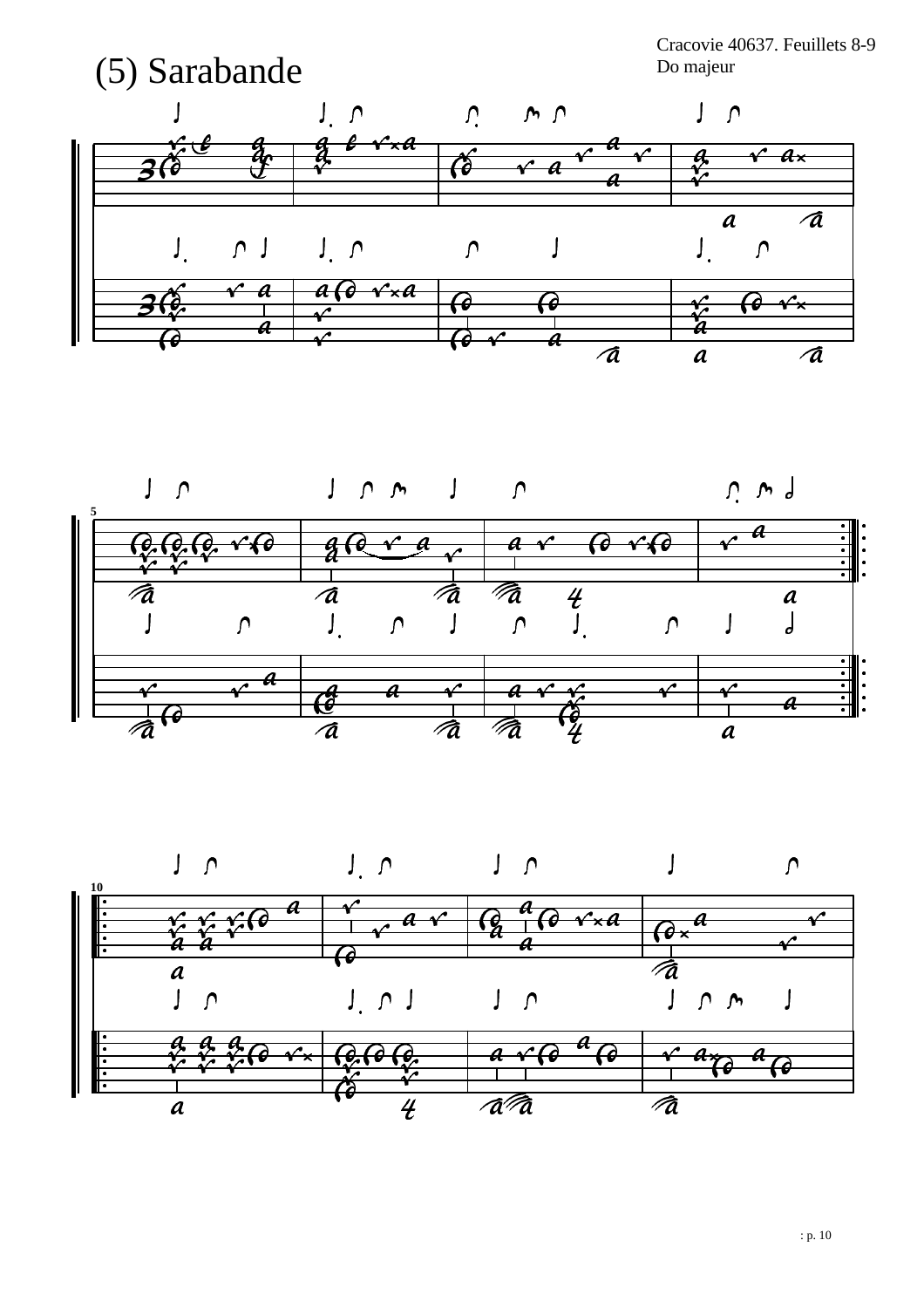

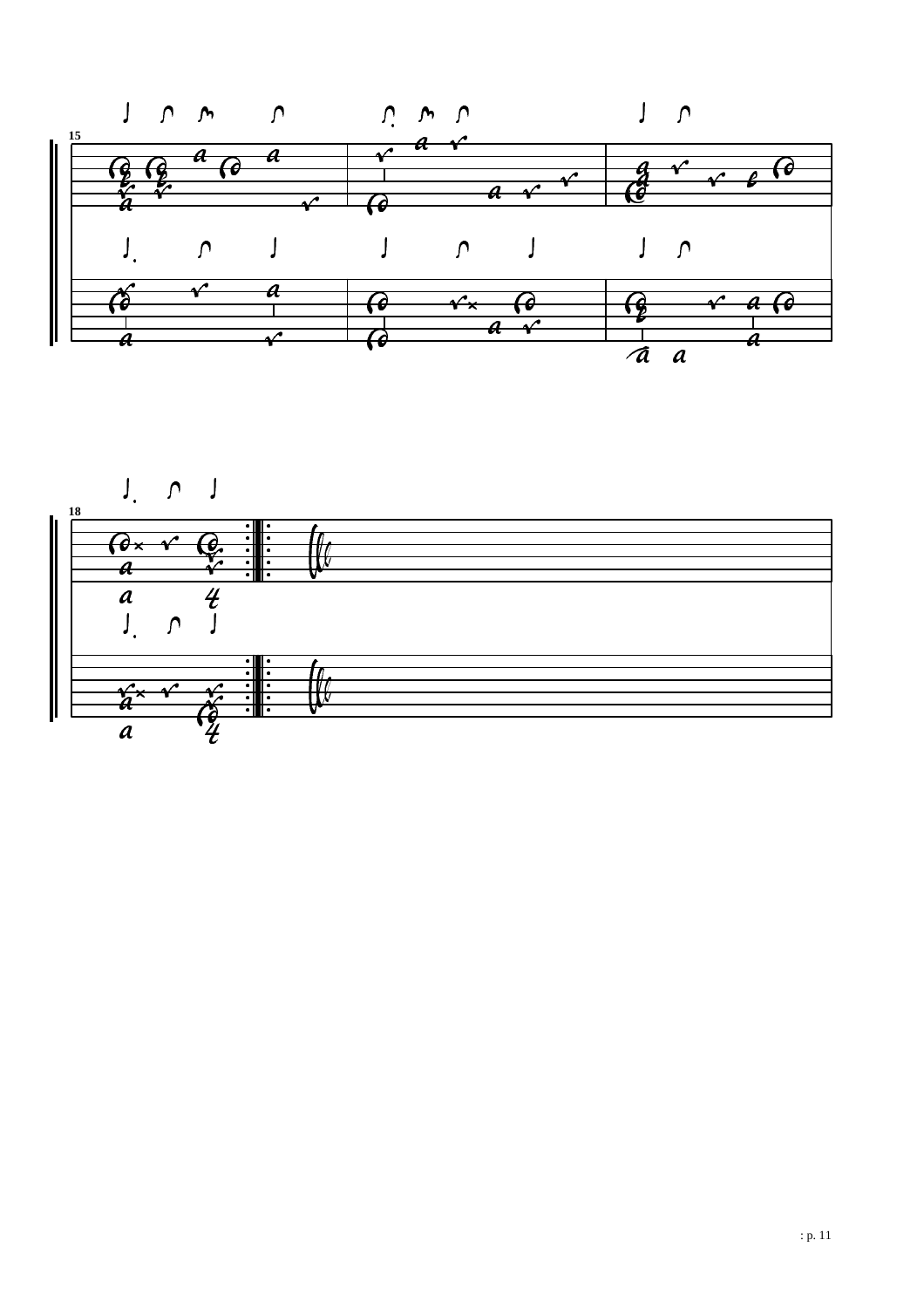